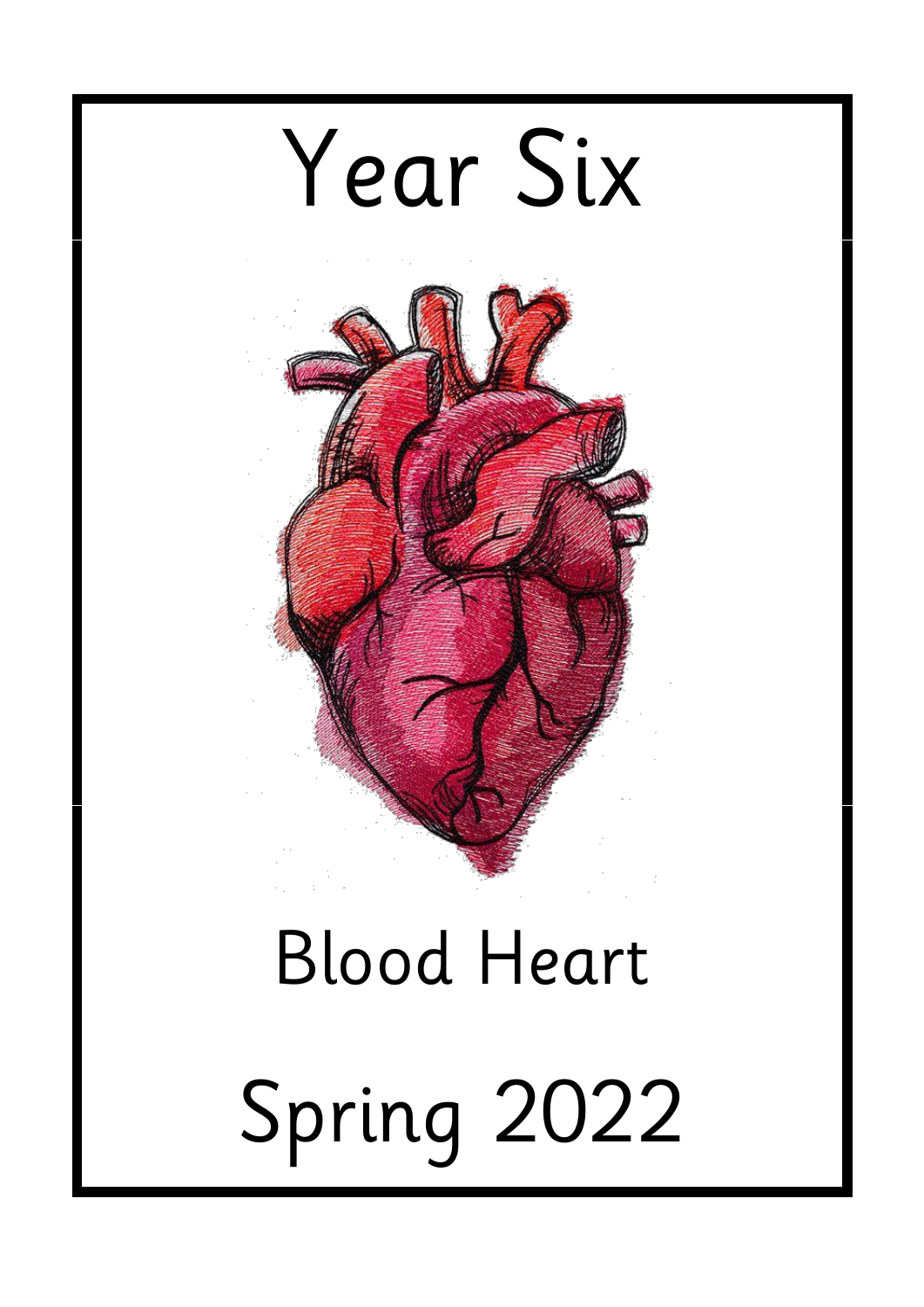This half-term, we will be very busy in Year 6.

#### **ENGLISH ACTIVITIES**

The Literacy focus for this half-term will be discussion writing and suspense stories.

During this half term, we will use our class novel Pig Heart Boy by Malorie Blackman as a stimulus for:

- Investigating the features of a balanced argument
- Writing our own balanced arguments about the use of animals for medical research
- Reading and analysing stories about overcoming difficulties

The children will also use writing techniques to create suspense when writing 'spooky' stories.

We will also continue our focus on spelling, punctuation and grammar.

## **MATHEMATICS ACTIVITIES**

This half term, we will revise and revisit key mathematical concepts, focusing on:

- Multiplying and dividing numbers by powers of 10
- Converting between metric units of measurement
- Solving number problems
- Adding and subtracting fractions
- Multiplying and dividing fractions

It is very important that children know their times tables inside-out! Please continue to ensure plenty of practice at home.

### **SCIENCE ACTIVITIES**

During this half-term, we will study the human heart and circulatory system. Children will learn about the function of the heart and blood. They will find out about the make-up of a drop of blood and investigate simple blood types. We will also carry out investigations into how exercise affects heart rate and recovery rate.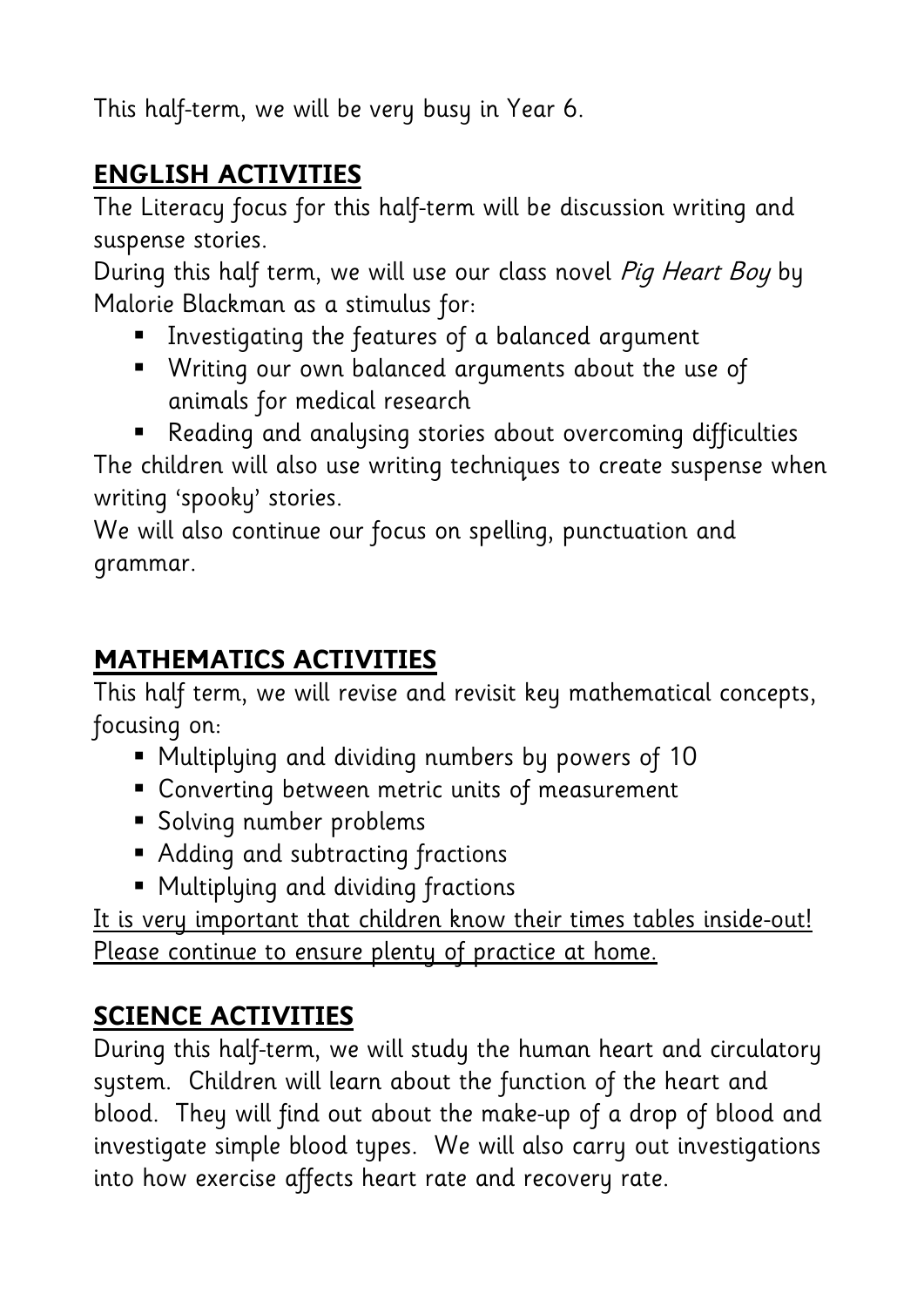#### **RELIGIOUS EDUCATION ACTIVITIES**

Our R.E. theme for this half-term will be based on the topic of Death and New Life. The children will learn about the Church's seasons of Lent, Holy Week and Easter and how the suffering, death and resurrection of Jesus led to new life.

### **COMPUTING ACTIVITIES**

During this half-term, the children will use spreadsheets. They will learn how to format cells and use formula wizards and will create graphs. Children will then use spreadsheets for real life situations such as currency and distance conversions.

### **HISTORY AND GEOGRAPHY ACTIVITIES**

As part of this topic, the children will learn about the work of Karl Landsteiner, the scientist who discovered blood groups.

## **ART AND DESIGN TECHNOLOGY ACTIVITIES**

Art work this half-term will be based around the pop art of Jim Dine. The children will look at examples of his multimedia work on hearts and will create their own artwork in a similar style.

### **PE ACTIVITIES AND TIMES**

P.E. sessions will take place on **Tuesdays** and **Fridays**. Children should wear their PE uniform for school on PE days. This should be a yellow school PE T shirt and school green PE shorts. On cold days, a school jumper and uniform black jersey bottoms (NO LOGOS) may be worn on top. (Please note, these will be removed for the PE session so shorts are essential). Trainers or PE shoes should also be worn.